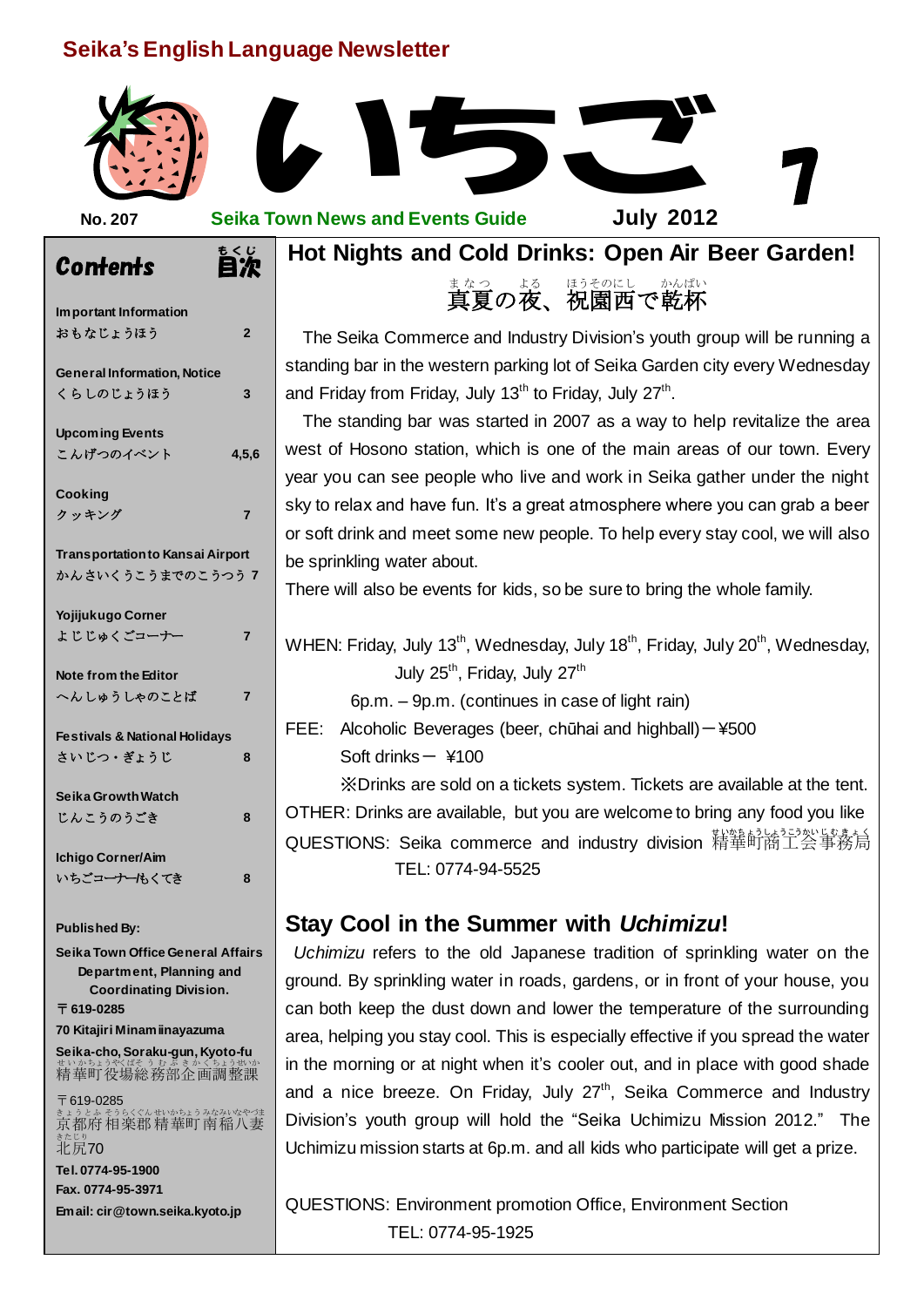# Important Information おもなじょうほう

<sub>ぼうさいくんん きんかしゃぼしゅう</sub><br>**防災訓練:参加者募集** 

# Disaster Preparedness Training

Are you worried about what to do in times of disaster? Do you know the proper steps to take in case of an earthquake? Seika Global Net would like to welcome you to attend the following two events, aimed at teaching you how to prepare for the worst.

## **Disaster Preparedness Lecture:**

**WHEN:** Saturday, July 28<sup>th</sup>, 2:00p.m.-4:30p.m. **WHERE:** Mukunoki Center, Meeting Room 3

**WHAT**: A lecture on some basic information on what to do when a disaster strikes.

**OTHER INFORMATION:** After the lecture is finished there will also be a home visit, where you will have the chance to enjoy dinner with a Japanese family.

**HOW TO APPLY**: Send your name, address, age and telephone to the address below by fax, e-mail, or phone to the address below between Monday, July 9 $^{\text{th}}$  and Friday, July 20 $^{\text{th}}$ .

### **Disaster Training**

**WHEN:** Sunday, August 26<sup>th</sup>, 9:00a.m.-12:30p.m.

**WHERE**: Yamadasho Elementary School (Seika Disaster Training Area)

**WHAT**: During the Seika Disaster training, we will also hold disaster training for foreign residents. You will be led through what to do in times of disaster, which is sure to be useful should one strike. This training will be held in conjunction with a homestay event (see pg. 6)

**HOW TO APPLY**: Send your name, address, age and telephone to the address below by fax, e-mail, or post to the address below, along with a homestay application form (Available at the planning and coordinating division)

**APPLICATIONS**・**QUESTIONS**: Seika Town Office, Planning and Coordinating Division

〒619-0285 70 Kitajiri Minamiinayazuma Seika-cho, Soraku-gun, Kyoto-fu

TEL:0774-95-1900 FAX:0774-95-3971 E-mail: kikaku@town.seika.kyoto.jp

#### Looking for Volunteers to Help Foreign Residents in times of Disaster 災害時外国人支援ボランティア募集 さいがい じ がいこくじん しえ ん ぼしゅう

If you are already well informed about disaster preparedness, and would like to help your fellow foreign resi dents in Japan, why not volunteer in helping Seika Global net set up the "Foreign Resident Support Center," which will provide a framework for supporting foreign residents during disasters,

We are looking for people who would like to volunteer both at the training and at a seminar beforehand. Anyone who is interested in helping foreign residents during a disaster is welcome to apply. There are roughly 30 spaces available and participants are encouraged to participate in both the lecture and the installation practice. Details are as follows.

①Training Seminar

▼ WHEN: Sunday, August 19<sup>th</sup>, 1:30p.m.- 4:30p.m.

▼**WHERE**:Mukunoki Center

▼**WHAT**: A lecture on the providing support to foreign residents in times of disaster and the role of volunteers, and some practice drills.

②「Foreign Resident Support Center」Installation Practice

▼ WHEN: Sunday, August 26<sup>th</sup> 9a.m. -12:00p.m.

▼**WHERE**:Yamadasho Elementary School (Seika Disaster Drill Area)

▼**WHAT**:Training on setting up and running the Foreign Resident Support Center, Multiple Language translation training, Evacuation Area Patrol training.

**HOW TO APPLY**: Send your name, address, age and telephone to the address below by fax, e-mail, or phone

○**APPLICATIONS・QUESTIONS**: Seika Town Office, Planning and Coordinating Division 精華町役場企画調整課 TEL:0774-95-1900 FAX:0774-95-3971 E-mail: kikaku@town.seika.kyoto.jp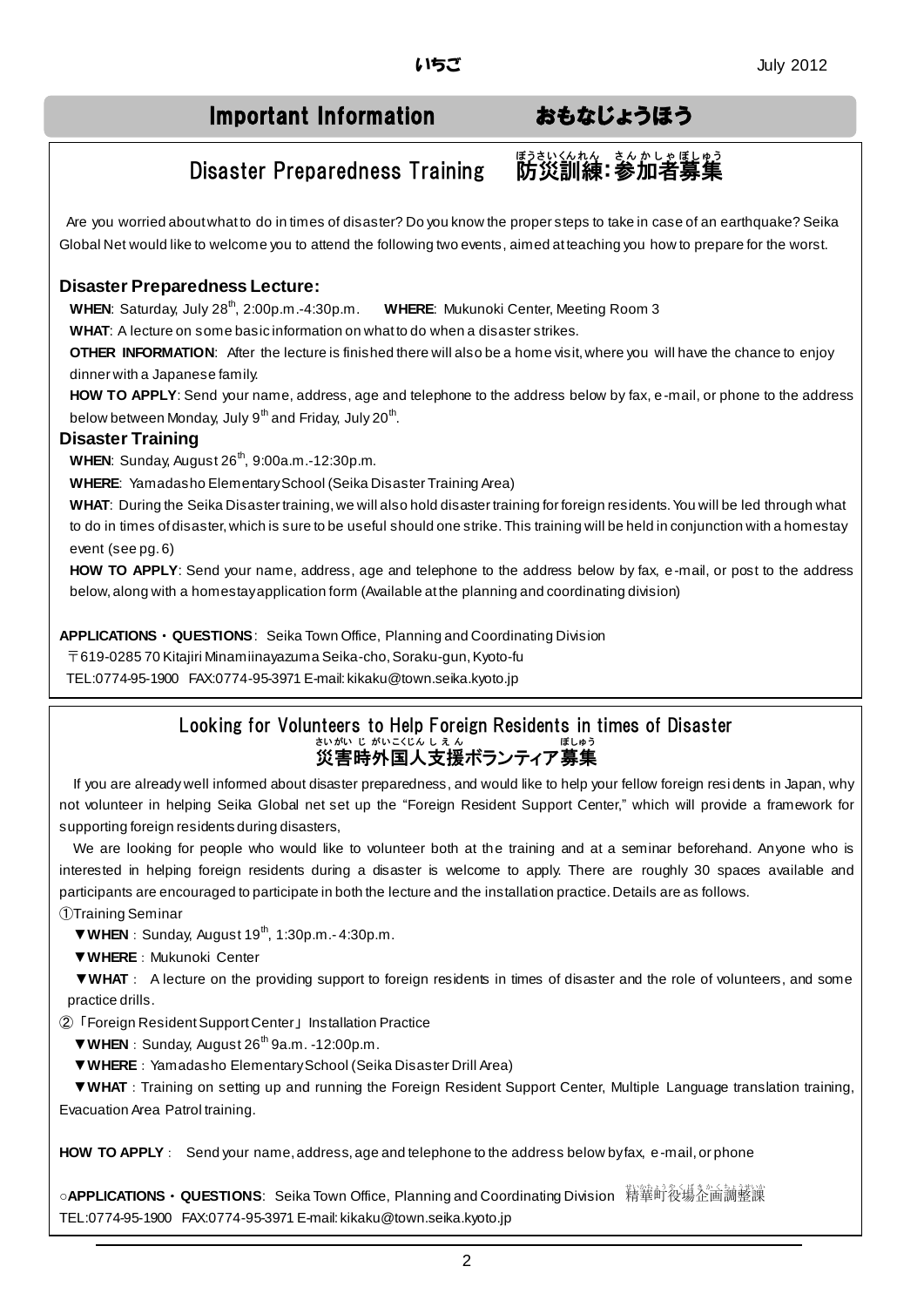**July**

## General Information くらしのじょうほう

| JUIY        |              |                                                                                                     |                          |  |
|-------------|--------------|-----------------------------------------------------------------------------------------------------|--------------------------|--|
| <b>Date</b> | Time         | <b>What</b>                                                                                         | Where                    |  |
| 9 (Mon)     | 13:30-15:30  | Parenting Class-Child raising                                                                       | <b>Health Center</b>     |  |
| 11 (Wed)    | $13:00-$     | Health Check-up for 3 and a half year olds                                                          | <b>Health Center</b>     |  |
| 13 (Fri)    | $13:00 -$    | Health Check-up for 1 and a half year olds                                                          | <b>Health Center</b>     |  |
| 17 (Tue)    | $13:00 -$    | Dental Check-up for 2 year olds                                                                     | <b>Health Center</b>     |  |
| 23 (Mon)    | $13:00 -$    | Health Check-up for 3 to 4 month olds                                                               | <b>Health Center</b>     |  |
| IJ          | 13:15-14:15  | <b>BCG</b> Vaccination                                                                              | <b>Health Center</b>     |  |
| 24 (Tues)   | $13:00 -$    | Health Check-up for 9 to 10 month olds                                                              | <b>Health Center</b>     |  |
| IJ          | 13:30-15:00  | Training Room orientation                                                                           | Mukunoki Center          |  |
| 25(Wed)     | 13:00~15:30  | Parenting Class-Preparing Meals                                                                     | <b>Health Center</b>     |  |
| IJ          | All day      | Mukunoki Center Closed                                                                              |                          |  |
| 26 (Thu)    | $13:00 -$    | Keihanna Fureai Concert                                                                             | Keihanna Plaza Main Hall |  |
| 28(Sat)     | 10:00-12:00, | Open Pool (From July 28 <sup>th</sup> to August 1 <sup>st</sup> ) (Closed on the 30 <sup>th</sup> ) | Seihoku Elem. School     |  |
|             | 13:00-15:00  |                                                                                                     |                          |  |
| 29 (Sun)    | 9:00-12:00   | Smile Sports Arena                                                                                  | Mukunoki Center          |  |

## **August**

| $2$ (Thu)  | $3:00-$     | Health check-up for 3 and a half year olds                            | <b>Health Center</b>  |
|------------|-------------|-----------------------------------------------------------------------|-----------------------|
| 3(Fri)     |             | 10:00-12:00, Open Pool (From August 3 <sup>rd</sup> to August $7th$ ) | Seikadai Elem, School |
|            | 13:00-15:00 |                                                                       |                       |
| $J\bar{J}$ | 13:00~      | Health Check-up for 1 and a half year olds                            | <b>Health Center</b>  |
| $7$ (Tue)  | $13:00 -$   | Dental Check-up for 2 year olds                                       | <b>Health Center</b>  |

## **What to do if…**

### **You have a question about something in Ichigo:**

Call Kai Wiesner-Hanks, Coordinator for International relations at the Seika Town Office. You may also call if you need an interpreter, as most of the events and classes in Ichigo will be in Japanese.

### **You have a problem with life in Japan:**

If you have any questions or problems concerning life in Japan not related to an article in Ichigo, please first contact Kai Wiesner-Hanks, Coordinator for International relations at the Seika Town Office.

TEL:0774-95-1900 FAX: 0774-95-3971 E-mail: cir@town.seika.kyoto.jp or

kikaku@town.seika.kyoto.jp (Planning and Coordinating Division)

### **You have an issue with your visa or other questions:**

The Kyoto Prefectural International Center, located on the 9th floor of Kyoto Station, offers advice and consolation on Visa issues and general problems. Visa consultations are available on the 4th Sunday of every month from 1p.m.-4p.m. Make a reservation beforehand by phone or from the center's homepage**.** General counseling is available in English (Monday and Tuesday), Spanish (Wednesday), Portuguese (Thursday), Tagalong (Thursday), Chinese (Friday) and Korean (Saturday) from 1 p.m. to 5 p.m.

TEL: 075-342-5000 Homepage: http://www.kpic.or.jp/english/index.html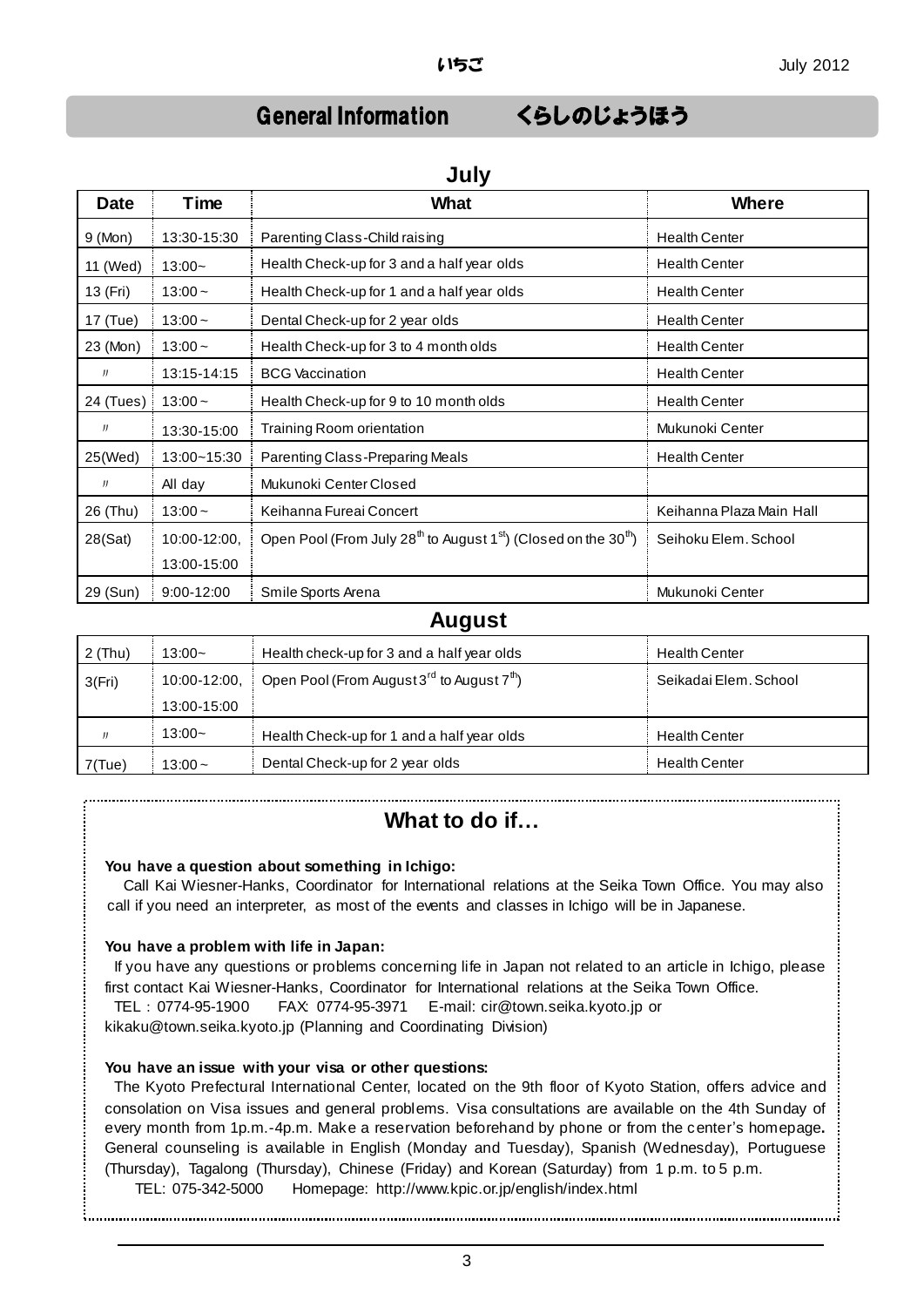# Upcoming Events こんげつのイベント

# It's Summer! Time to Hit the Pool! ේ夏だ!プールに行こう

The pools at several elementary schools and the Kashinokien will be open this summer to help everyone relax on those hot days. The pools are open to anyone who lives or works in Seika

## **ELEMENTARY SCHOOLS: Dates and times**

① Seihoku Elementary School

Open From: Saturday, July 28<sup>th</sup> – Wednesday, August 1<sup>st</sup> (Closed on the 30<sup>th</sup>) 10:00a.m.-12:00p.m., 1:00p.m.-3:00p.m.

② Seikadai Elementary School

Open From: Friday, August 3<sup>rd</sup> – Tuesday, August 7<sup>th</sup> 10:00a.m.-12:00p.m., 1:00p.m.-3:00p.m.

③ Yamadasho Elementary School

Open Thursday August 9<sup>th</sup> to Monday August 13<sup>th</sup> 10:00a.m.-12:00p.m., 1:00p.m.-3:00p.m.

- Children under 2nd grade elementary school must be accompanied by an adult
- You may not bring toys into the pool (Kickboards and small inner tubes are ok)
- You are responsible for your own health and safety In the case of an accident, we will provide emergency treatment
- Follow the lifeguard's instructions
- Swim cap and swim suit required

### **GENERAL POOL SAFETY RULES The pool will be closed in the following cases**

- When an official alert is sounded
- If an air pollution alert is sounded
- When the thunder alert is sounded, or if people can hear thunder
- If the water temperature drops below 25 degrees
- If the lifeguard determines it is necessary
- \*If the pool is closed for any reason, it will remain closed for the day

\*Contact the number below if you have any questions.

**QUESTIONS**: Lifelong Learning Division, Public Fitness Section (Inside the Mukunoki Center) しょうかがくしゅうか しゃかいたいいくがかり<br>生 涯 学 習 課 社会体 育 係 (むく のきセンター内) TEL: 0774-98-0200 FAX: 0774-98-0118

## **KASHINOKIEN POOL**

Open Tuesdays through Saturdays, from Saturday, July 21<sup>st</sup> to Friday, August 31<sup>st</sup>

HOURS: 10:00a.m.-11:45a.m., 1:00p.m.-3:45p.m.

\*Only open in the afternoon on Thursdays

\*Elementary and middle school students may only use the pool in the afternoon \*Infants may use the infant pool in the morning and the adult pool in the afternoon if accompanied by a guardian.

- Children under 3rd of grade elementary school must be with an adult.
- Please wear a swim suit and swim cap
- You are responsible for your own safety
- In the case of an accident, we will offer emergency treatment only.
- Listen to the lifeguard's instructions

**QUESTIONS:** Kashinokien, かしのき苑 TEL: 0774-94-5200 FAX: 0774-93-2278

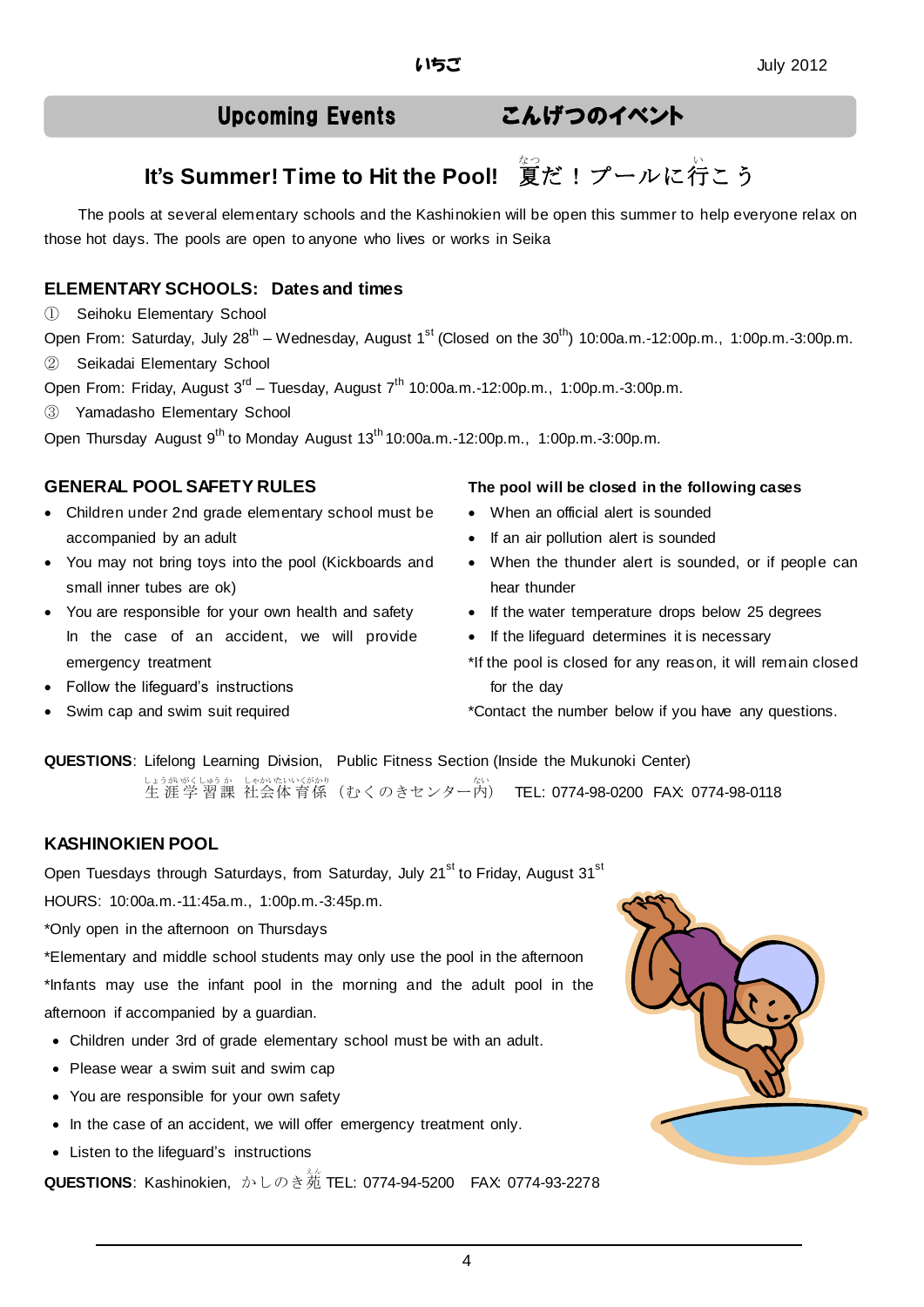## Keihanna Commemorative Park Upcoming Events and Activities

# けいはんな記念公園の催し物

## Suikeien Ikebana Classroom★水景 すいけい 園 えん のいけばな教 室 きょうしつ

WHEN: Thursday, July 5<sup>th</sup> and Thursday, July 19<sup>th</sup>. 1:30p.m.- 4p.m. WHERE: Suikeien Kangetsurou Study Room WHAT: Study the traditional art of Ikebana (flower arrangement) in our Japanese garden. FEE: ¥2000(Please contact the Keihanna Commemorative park Management office at least two days prior)

## Children of the Forest: Forest Play Date★あつまれ!券ぶ<mark>きの蒸</mark>のこびとたち~蒸あそびの白~

WHEN: Sunday, July 15<sup>th</sup>, 1:00p.m.-4:00p.m. (cancelled in case of rain) WHERE: Suikeien Mebuki Forest (Gather at the entrance to the Suikeien) WHAT: Get out and get active with our wood swings, hammocks and zip line! FEE: General: ¥100 Elementary school students: ¥50 Free for children not yet in school.

## Mebuki Forest Rally: Summer★券ぶきのモリラリー【敻】

WHEN: Saturday, July 21<sup>st</sup> to Sunday, September 9<sup>th</sup>, 9:00a.m.-5:00p.m. WHERE: Suikeien, Mebuki Forest WHAT: Give our quiz game a shot while walking around and enjoying the summer forest! There will be prizes!

## 40<sup>th</sup> Flower Operation- Hanging Flower Beds ★第40回花いっぱい大作戦<mark>~寄せ植</mark>えハンギングを作ろう~

WHEN: Saturday, July 21<sup>st</sup> 10a.m.-12p.m. (Moved to the 28<sup>th</sup> in case of rain) WHERE: Shibafu Area (gather at the Suikeien) WHAT: Help make the park more beautiful by filling it with flowers and greenery (Limit 30, reservations necessary)

Astronomy Club Copernicus Make your own sundial!★天文くらぶ「コペルニクス」~オリジナル白時計を作ろう WHEN: Sunday, July 22<sup>nd</sup> 10a.m.-12p.m. WHERE: Visitor Center (Gather at the Suikeien entrance) WHAT: Come and learn from our staff about how to tell time from the direction of shadows! FEE: ¥300

## Cool Wind Concert- Solo Guitar ★涼風コンサート〜ギターの調べ〜

WHEN: Sunday, July 22<sup>nd</sup> 2p.m.-3p.m. WHERE: Suikeien Kangetsurou Basement Hall WHAT: Listen to the beautiful sounds of a solo guitar.

## Green Guide To<mark>ur- Morning Lily View</mark>ing★みどころガイドツアー~早 朝 のミニ観蓮会~

WHEN: Thursday, July 26<sup>th</sup> 7a.m.-8a.m. WHERE: Suikeien (Gather at the entrance) WHAT: Come and see the lilies in the Keihanna park, which only bloom during the early mornings in the middle of summer.

Yamashiro Uprising Festival〜3<sup>pd</sup> National Water Gun Battle★やましろの国いっき祭り 第3回全国竹水鉄砲合戦 WHEN: Saturday, July 28<sup>th</sup> 9a.m.- 4p.m. WHERE: Shibafu Area WHAT: Using bamboo grown in southern Kyoto, there will be a giant water gun fight! (Reservations necessary, Call the Yamashiro youth division 0774-82-6711) FEE: ¥1000 per team. Spectating is free.

## Nagashi Somen ★流しそうめん

WHEN: Sunday, July 29<sup>th</sup> ① 10a.m.-11a.m. ②1p.m.-2p.m. ③3p.m.-4p.m. WHERE: Suikeien Kangesturo Deck WHAT: Nagashi Somen, literally "flowing noodles" is a great activity where people try to snatch the noodles up as they whiz by on a stream of water, so come down and enjoy good food that's fun to eat! (reservations necessary, limit 100 FEE: ¥600

(Continued on pg. 6)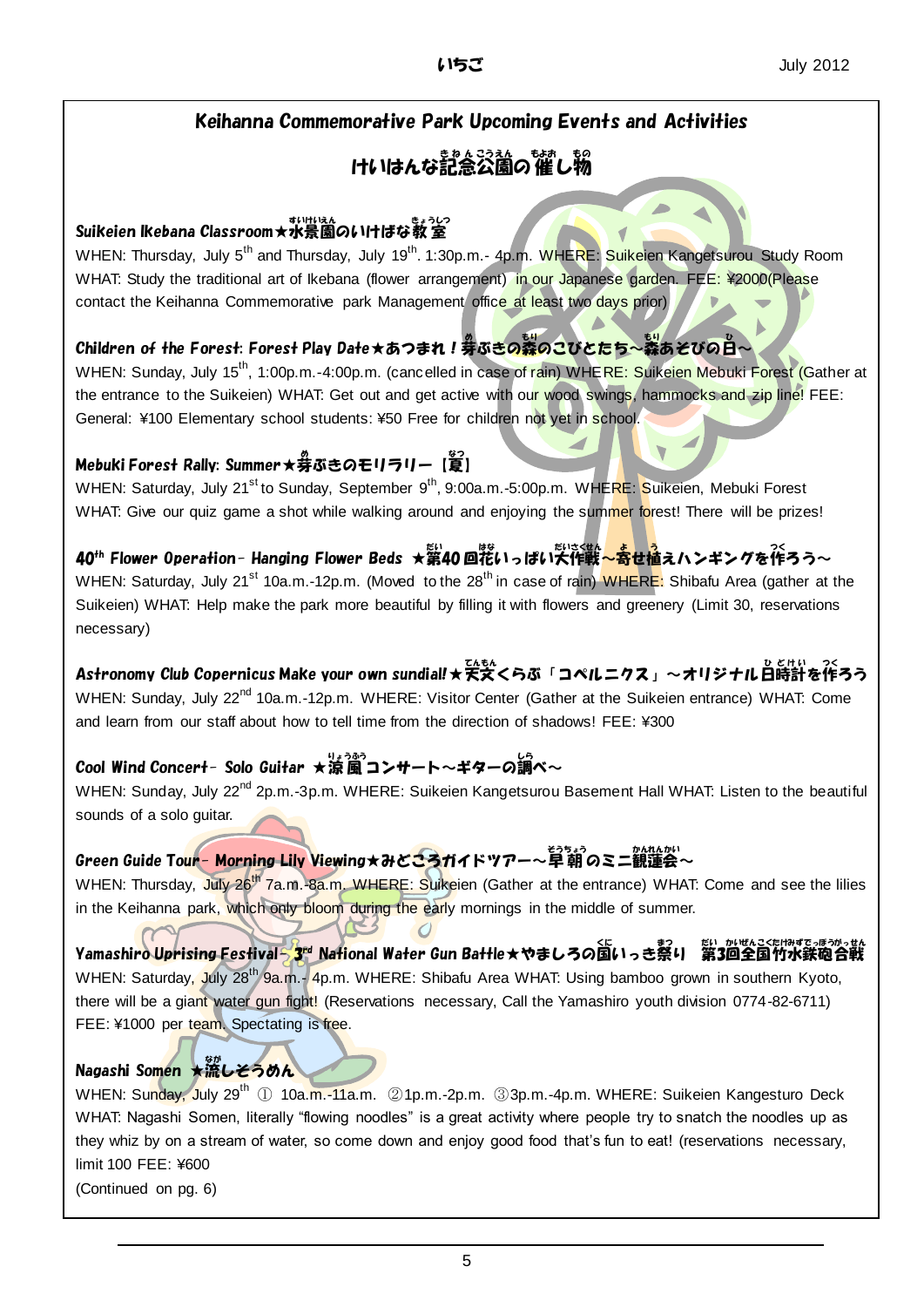## Creature Patrol: Aquatic Life of Nagatani Pond ★いきものパトロール隊~永谷池の水生生物調査 WHEN: Saturday, August  $4^{th}$  9a.m.-12p.m. WHERE: Suikeien Mebuki Forest (Gather at Suikeien entrance) WHAT: Come volunteer to help study the natural environment of the park. Open to anyone

who can climb reservations necessary and limit 10 people.

## Charcoal Burners: Charcoal Bamboo Wind Chimes ★炭焼きっこ~竹炭風鈴を作ろう~

WHEN: Saturday, August  $4^{th}$  10a.m. - 12p.m. WHERE: Visitor's Center WHAT: Make wind chimes and help the environment! Families are welcome! FEE: ¥500 per (reservations necessary, limit 20 people)

# Cool Nights Jazz Concert ★夕涼みジャスライフ

WHEN: August  $4<sup>th</sup>$ , 18<sup>th</sup>, and 25<sup>th</sup> 7p.m.-8p.m. WHERE: Suikeien Kangetsurou Deck WHAT: Enjoy the cool evenings by listening to a jazz concert in the park.

**PARK INFORMATION**: Entrance to Suikeien and Shizenrin: Adults: ¥200, Middle and E.S. students: ¥100 (Discount for groups of 25 and over.) **HOURS**: 9:00 - 17:00 **QUESTIONS**: Keihanna Commemorative Park Mgmt. Office けいはんな記念 きねん <u>こうえんかんりじむしょ</u><br>公園管理事務所 TEL: 0774-93-1200, FAX: 0774-93-2688 http://www.keihanna-park.jp

# Keihanna Plaza Upcoming Events けいはんなプラザの 催 し物

**Keihanna Movies けいはんな映画劇場** 

**"The Iron Lady"**

「マーガレット・サッチャー 鉄の 女の 涙」 **(2011, England)**

 After leading Great Britain for 11 years, Margaret Thatcher looks back on her life and the struggles and triumphs she face along the way to becoming Great Britain's first female prime minister.



## **WHEN**:

July  $20^{th}$  (Fri), 10:30a.m., 2:00p.m., 7:00 p.m. July  $21^{st}$  (Sat), 10:30a.m., 1:00 p.m., 3:30 p.m. July 22<sup>nd</sup> (Sun), 10:30a.m., 1:00 p.m., 3:30 p.m.

| <b>WHERE:</b> Keihanna Plaza Main Hall            |  |
|---------------------------------------------------|--|
|                                                   |  |
| J.H.S. students or younger¥700                    |  |
| Senior citizens aged 60 or older¥700              |  |
| Keihanna Tomonokai Members¥700                    |  |
| <b>QUESTIONS: Keihanna Convention Department,</b> |  |
| けいはんなコンベンション <sup>肇</sup> 業部                      |  |
| TEL: 0774-95-5115                                 |  |

# ホームステイしませんか? Looking for Homestay Participants!

Why not learn more about Japanese culture firsthand by homestaying at a Japanese family 's house?  $\nabla W$ HEN : ① Saturday, July 28<sup>th</sup>, 5p.m. to 9p.m., ② Saturday, August 25<sup>th</sup> to Sunday, August 26<sup>th</sup>(2 days,1night)

※You may participate in both events, or only one.

 $\nabla W$ HAT: ①A dinner and free time together, scheduled to finish by 9p.m. ② Spend the day and night of the 25<sup>th</sup> with a Japanese host family and the  $26<sup>th</sup>$  at the Disaster training. (see pg. 2 for details)

▼How to Apply: Fill out an application form and either fax, e-mail, or directly bring it to location below。

※Application forms are available at the planning and coordination division, and can also be downloaded from the town homepage.

## ○APPLICATIONS・QUESTIONS

Seika Global Net Offices (Inside the planning and Coordinating Division

せいかグローバルネット事務局(企画調整課内)**TEL:0774-95-1900 FAX:0774-95-3971** 

E-mail: kikaku@town.seika.kyoto.jp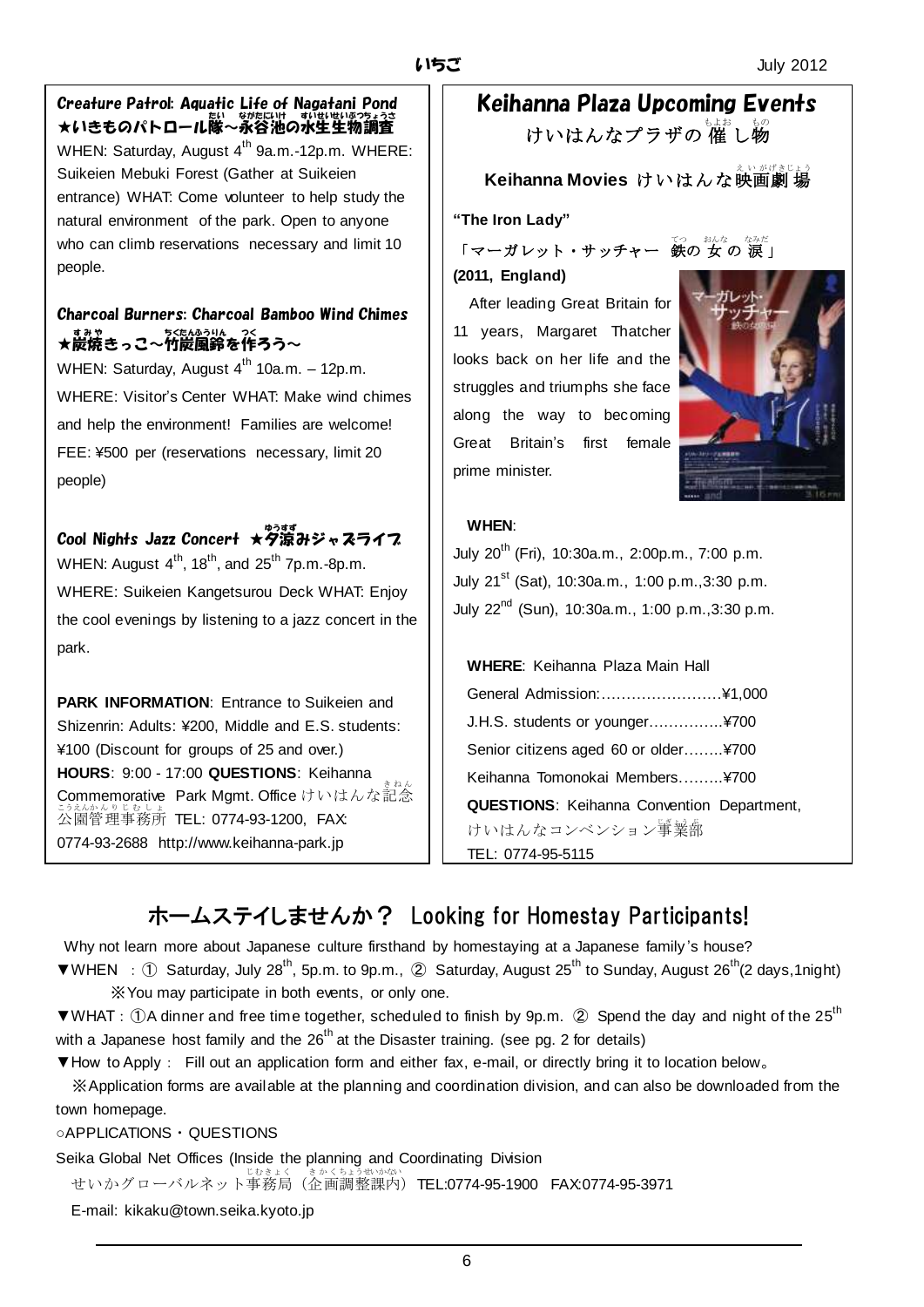## Black Vinegar Pork

- 1. Cut the pork into strips 2cm wide, season with A, and cover with katakuriko
- 2. Cut the onions into wedges about 2cm wide. Peel the carrots then cut them into 3cm long strips.
- 3. Remove the Chinese cabbage from its stem and boil along with a dash of vegetable oil. Then let the water cool, drain, and cut into easy to eat pieces.

| Ingredients (Serves 2)     |
|----------------------------|
|                            |
| Pork------------------200g |
| Katakuriko---------4.5 tsp |
| Onions--------------120g   |
| Carrots--------------40g   |
| Chinese Cabbage-200g       |
| A۰                         |
| Sake--------------1/2 tbsp |
| Soy sauce-----------1 tsp  |
| B۰                         |
|                            |

Chicken Stock ---2/3 tsp Black Vinegar-- 1.3 tbsp Sugar--------1 & 1/3 tbsp Salad oil-------------1 tsp Soy sauce-----------2 tsp Water--------------1/2 cup

- 4. Put the salad oil in a fry pan and fry the pork. Add the vegetables from 2 and cook until soft
- 5. Mix together the B sauce and add it to the frying boil. Cook over a high heat until shiny.
- 6. Serve 4 on a plate, and garnish with the Chinese cabbage.

## Transportation to Kansai Airport かんさいくうこうまでのこうつう

## **Kansai Airport Bus** 。<br>関西空港エアポートリムジンバス

You can take the Nara Kotsuu Airport Bus to Kansai International Airport from Keihanna Plaza, available seven days a week (one way fare ¥2000). Bookings are available. See the telephone number below to reserve a seat:

| <b>Departing</b> | <b>Arriving</b> |
|------------------|-----------------|
| 5:50a.m.         | 7:30a.m.        |
| 6:50a.m.         | 8:25a.m.        |
| 7:50a.m.         | 9:30a.m.        |
| 9:50a.m.         | 11:30a.m.       |
| 10:50a.m.        | 12:30a.m.       |
| 11:50a.m.        | 1:30p.m.        |

| <b>Departing</b> | <b>Arriving</b> | <b>Departing</b> | <b>Arriving</b> |
|------------------|-----------------|------------------|-----------------|
| 5:50a.m.         | 7:30a.m.        | 12:40p.m.        | 2:20p.m.        |
| 6:50a.m.         | 8:25a.m.        | 3:40p.m.         | 5:20p.m.        |
| 7:50a.m.         | 9:30a.m.        | 4:40p.m.         | 6:20p.m.        |
| 9:50a.m.         | 11:30a.m.       | 5:40p.m.         | 7:20p.m.        |
| 10:50a.m.        | 12:30a.m.       | 6:40p.m.         | 8:20p.m.        |
|                  |                 |                  |                 |

For more information or to reserve a seat: Nara Kotsu Bus Reservation Center なら。<br>奈良交通バス予約センター TEL: 0742-22-5110 (Hours: 9:00 -19:00)

# Cooking クッキング Yojijukugo Corner 四字

Howdy everyone and welcome to the Yojijukugo Comer! Yojijukugo are Japanese idioms made up of four Kanji.

| ═<br>╕<br>口 |  |
|-------------|--|







*Ikkoku Senkin* **"Time is precious"**

Money can buy you a lot of things in life, but one thing you can buy more of is time. So in a way, time is the most precious thing in the world. That's why it's important to treasure every moment, as it will only come once. *Ikkoku Senkin* literally means "one moment is worth a thousand pieces of gold." Remember, you can always make more money, but you can never get back lost time.

## Note from the Editor へんしゅうしゃのことば

 Summertime in Kyoto is an interesting mix of good and bad. The bad is obviously the heat, which can be unbearable even late at night and has reduced many a person's ability to move, speak, or even think.

The good side to summer here is all the festivals, especially in July. Tanabata happens early in the month, and up in Kyoto city, the Gion festival is going on. Though you may never be able to completely escape the heat, these festivals are a fun way too take your mind off it, at least for a little while.



- Kai I have a blog about my life in Seika that everyone should check out! **http://seikalife.blogspot.com**